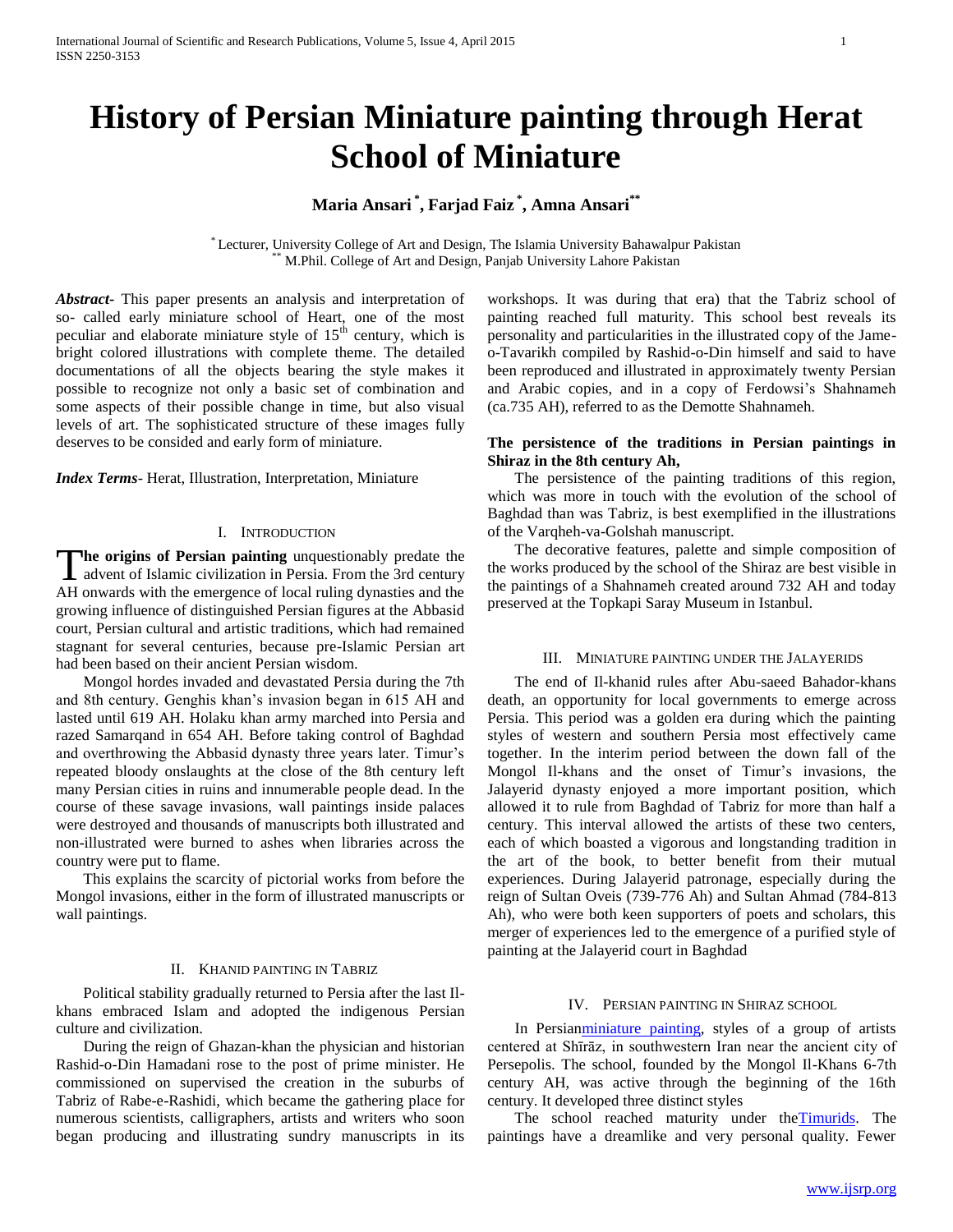figures are represented, and they are elongated and stylized in pose and gesture. Faces are expressionless and remote. A system of perspective is introduced. Landscapes, which replace solidcolor backgrounds, are represented in fantastic shapes and colors, thus adding to the dream effect. Pale blues, pinks, grays, and white dominate. When the Shīrāz school was coming of age, however, it was overshadowed by the [Herāt school](http://www.britannica.com/EBchecked/topic/262597/Herat-school) at the seat of the Timurid court.

# V. HERAT SCHOOL

 15th-century style of [miniature painting](http://www.britannica.com/EBchecked/topic/383990/miniature-painting) that flourished in Herāt, western Afghanistan, under the patronage of the Timurids. Its initial period is connected with the founding of a court manuscript workshop in 1410, and its end came with the conquest of Herat in 1507 by Shaibani Khan. [Shah Rokh,](http://www.britannica.com/EBchecked/topic/537721/Shah-Rokh) the son of the Islamic conqueror Timur , founded the school, but it was his son [Baysunqur Mirza](http://www.britannica.com/EBchecked/topic/56958/Baysunqur-Mirza) (died 1433) who developed it into an important center of painting, bringing to his court artists from all over Persia and Afghanistan. The school grew in importance until 1507, when Herāt was sacked by the Uzbeks.

 The development of the urban life and culture of feudal Herat created the necessary conditions for the flowering of the art of miniature painting. Book illumination, being in stylistic harmony with monumental painting and applied art, acquired an unprecedented importance within the total system of manuscript design.

 Although paintings were occasionally done on silk, illustrations for manuscripts, usually poems were more common. In the miniatures of the Herat school, numerous figures, in groups or singly, are shown on various planes, one above the other, using the entire picture area. The juxtaposition of figures and elements of scenery one above the other produced the effect of one appearing to be behind the other.

#### VI. MINIATURES OF THE HERAT SCHOOL

 The imagery of miniatures of the Herat school is derived from nature, fresh and replete with bright colors and flowing lines. A spring garden with blossoming trees, meadows, and brooks framed in lush grass and buildings decorated with plants and geometric designs from the traditional decorative background against which the action is developed. Flat tones without light and shade modeling are also characteristic of the Herat school. The intense local tones are usually harmonious and do not give an impression of gaudiness. The elaborate designs combined with sonorous colors constitute the distinctive quality and strong impact of the Herat school.

#### VII. SUBJECT OF HERAT SCHOOL

 The subject matter of Herat school in paintings is many scenes from the Persian epic *Shah-namah* by the poet Ferdowsi survive, as well as illustrations from the later works of Nezami, Sadi, and Jami.

 A manuscript created for Shahrokh around 828 Ah was Hafeze Abru's Majma-o-tavarikh, its surviving pages are unfortunately scattered today. Several pages of this manuscript are preserved at the Reza Abbasi Museum in Tehran; represent the school of Herat at the time Shahrokh in the current exhibition. The illustrations of the Majma-o-Tavarikh are simple compositions of large aligned or opposed characters depicted on a relatively bare background topped by blue sky.

#### VIII. CHARACTERISTICS

 The first phase of the Herat school, which was connected primarily with the Shiraz school of miniature painting of the 14th and 15th centuries and probably also with the Baghdad and Tabriz schools, The most important influence, however, was the concept of **perspective**, introduced by the Mongols and developed by the Jalayirid school from mid-14th century to around 1400, Heart school is characterized by illustrations that are quite faithful to the text.

- The landscape, depicted on several planes, is relatively simple and plays a subordinate role.
- The number of characters is small and the figures are large and somewhat static; the composition tends to be symmetrical.
- An exception is seen in the *Shah-nama* piece done in the grand style, distinguished by its size and differing from the chamber style of most manuscripts.
- Its "densely peopled" miniatures
- Complexity of architectural backgrounds
- Use of foreshortening and of realistic gestures anticipates the flowering of the Herat school that occurred at the end of the 15th century in connection with the innovative work of Kamal Ud-din Behzad.
- The figures of the earlier Herat school are stylized—tall and thin with oblong heads and pointed beards—but are painted in a variety of positions. Above all they are animated, always taking part in the action of whatever scene is represented. Artists of the Herat school display a highly developed sense of composition combined with a fondness for descriptive detail.
- The colors, gay but not strident, are worked in subtle gradations. An illustration from Khwaju Kermani's *Masnavi* shows a remarkable variety of blues and greens and demonstrates the delicately refined brushwork for which the Herat school is famous.

# IX. BEHZAD WORK

 Behzad invested miniature painting with a refined decorativeness, expanding the range of variations and styles considerably and creating, in addition to illustrations, easel paintings and portraits not connected with books patronized by the ruler [Ḥusayn Bayqarah.](http://www.britannica.com/EBchecked/topic/277434/Husayn-Bayqara) In a harmonious, imaginative, and dramatic style, **[Behzad](http://www.britannica.com/EBchecked/topic/58790/Behzad)** painted individuals rather than characterizations. In cooperation with his teacher Mirak Naqqash and his pupil Qasim Ali, Behzad illustrated Nizami's *Khamse* manuscript , which is considered the standard example of the late Herat school, whose artists developed a unified style through clos.Sode cooperation. A 1489 copy of the poet Sadi's *Bustan* (National Library, Cairo) contains illustrations that are outstanding among Behzad's works.